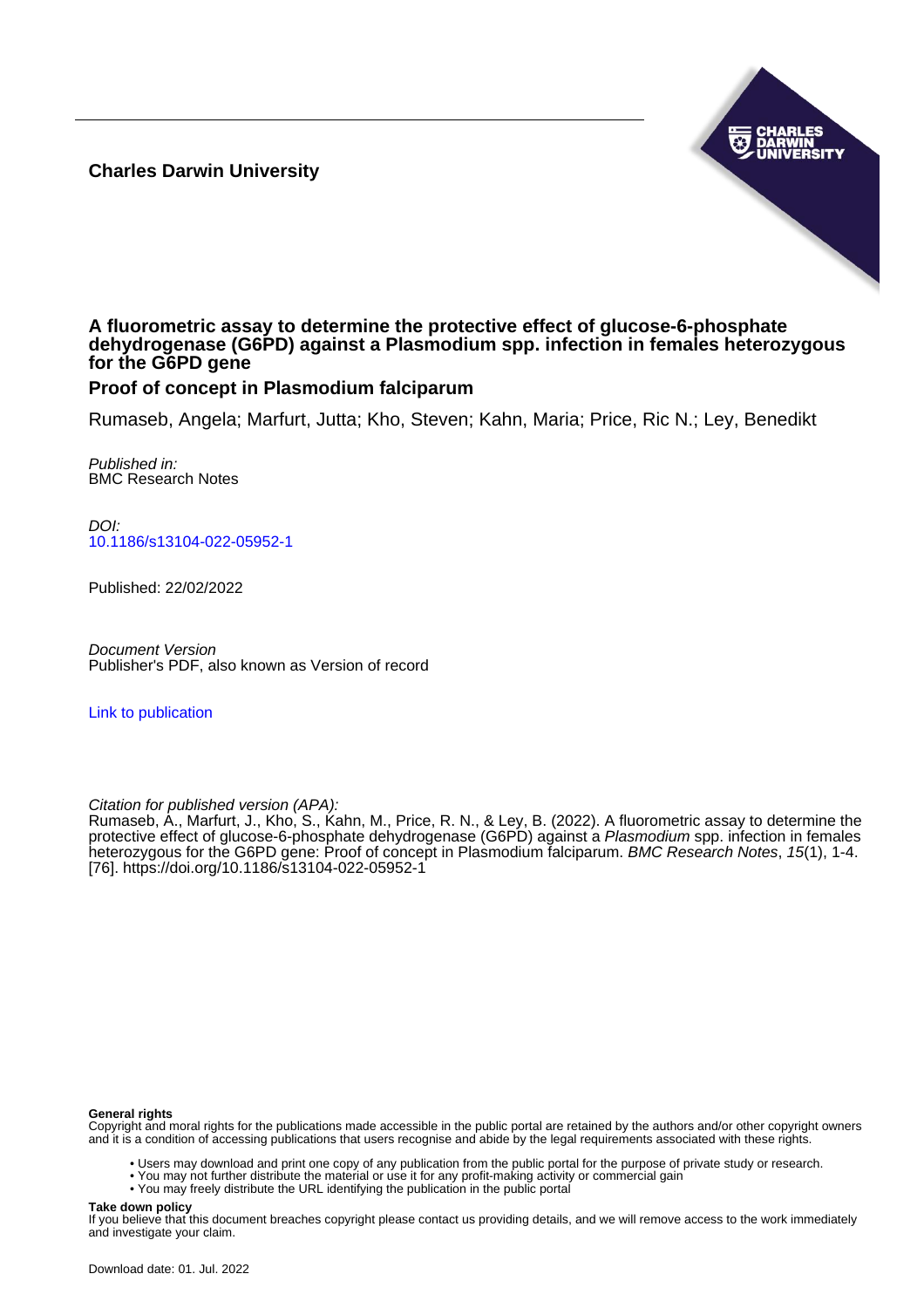# **RESEARCH NOTE**





A fuorometric assay to determine the protective effect of glucose-6-phosphate dehydrogenase (G6PD) against a *Plasmodium* spp. infection in females heterozygous for the G6PD gene: proof of concept in *Plasmodium falciparum*

Angela Rumaseb<sup>1\*†</sup>  $\bullet$ [,](http://orcid.org/0000-0003-3939-0678) Jutta Marfurt<sup>1†</sup>, Steven Kho<sup>1</sup>, Maria Kahn<sup>2</sup>, Ric N. Price<sup>1,3,4</sup> and Benedikt Ley<sup>1</sup>

## **Abstract**

**Objective:** Glucose-6-phosphate dehydrogenase (G6PD) deficiency offers some protection against malaria; however, the degree of protection is poorly described and likely to vary with G6PD genotype and *Plasmodium* species. We present a novel approach to quantify the diferential invasion rates of *P. falciparum* between G6PD defcient and normal red blood cells (RBCs) in an ex vivo model. A fow-cytometry based assay was developed to distinguish G6PD defcient and normal, parasitized and non-parasitized RBCs within the same sample. Venous blood collected from a G6PD heterozygous female was infected and cultured ex vivo with a laboratory strain of *P. falciparum* (FC27).

**Results:** Aliquots of infected blood were assayed at schizont and subsequent synchronized ring stages. At schizont stage, 84.9% of RBCs were G6PD defcient of which 0.4% were parasitized compared to 2.0% of normal RBCs. In the subsequent ring stage, 90.4% of RBCs were defcient and 0.2% of defcient and 0.9% of normal cells respectively were parasitized. The pooled Odds Ratio for a defcient RBC to be parasitized was 0.2 (95% confdence interval: 0.18–0.22, p<0.001) compared to a normal cell. Further studies are warranted to explore preferential parasitization with diferent G6PD variants and *Plasmodium* species.

**Keywords:** Glucose-6-phosphate dehydrogenase (G6PD), G6PD defciency, Heterozygous females, Flow cytometry, Malaria

\*Correspondence: Angela.rumaseb@menzies.edu.au † Angela Rumaseb and Jutta Marfurt contributed equally to the

manuscript

<sup>1</sup> Global and Tropical Health Division, Menzies School of Health Research, Charles Darwin University, Casuarina, PO Box 41096, Darwin, NT 0811, Australia

Full list of author information is available at the end of the article



## **Introduction**

Glucose-6-phosphate dehydrogenase (G6PD) defciency is among the most common enzymopathies worldwide affecting approximately 400 million people  $[1]$  $[1]$ . There is a striking overlap between areas with high prevalence of G6PD defciency and areas that were, or still are, endemic for malaria [[2\]](#page-4-1). Although this suggests an interaction between G6PD enzyme activity and the malaria parasite, a meta-analysis of 30 studies from Africa and Asia provided conficting evidence, suggesting some

© The Author(s) 2022. **Open Access** This article is licensed under a Creative Commons Attribution 4.0 International License, which permits use, sharing, adaptation, distribution and reproduction in any medium or format, as long as you give appropriate credit to the original author(s) and the source, provide a link to the Creative Commons licence, and indicate if changes were made. The images or other third party material in this article are included in the article's Creative Commons licence, unless indicated otherwise in a credit line to the material. If material is not included in the article's Creative Commons licence and your intended use is not permitted by statutory regulation or exceeds the permitted use, you will need to obtain permission directly from the copyright holder. To view a copy of this licence, visit [http://creativecommons.org/licenses/by/4.0/.](http://creativecommons.org/licenses/by/4.0/) The Creative Commons Public Domain Dedication waiver ([http://creativeco](http://creativecommons.org/publicdomain/zero/1.0/) [mmons.org/publicdomain/zero/1.0/](http://creativecommons.org/publicdomain/zero/1.0/)) applies to the data made available in this article, unless otherwise stated in a credit line to the data.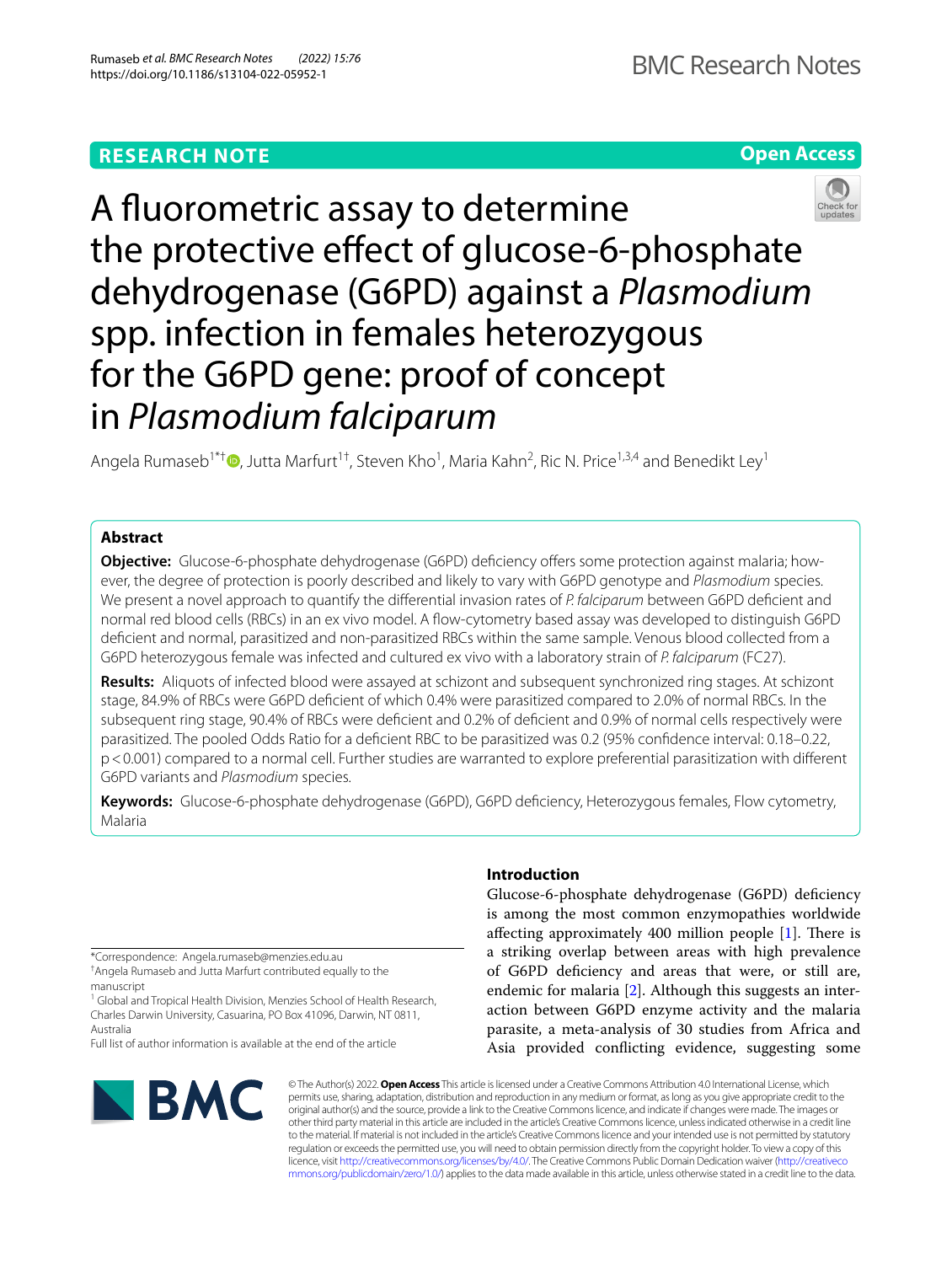protection from *Plasmodium (P.) falciparum* in Africa but not in Asia, and no association between G6PD defciency and other malaria species  $[3]$  $[3]$ . The G6PD gene is located on the X-chromosome, whilst hemizygous males and homozygous females are either G6PD defcient or G6PD normal, heterozygous females carry two copies of the gene and thus have two distinct RBCs populations, in most cases a G6PD defcient and G6PD normal one [\[4](#page-4-3)]. In 1969, Luzzatto and colleagues analyzed blood smears collected for microscopic blood flm examination from 20 females heterozygous for the G6PD gene with *P. falciparum* infection in Nigeria [\[5\]](#page-4-4). Slides were stained using methemoglobin elution to distinguish between G6PD normal and defcient cells and the proportions of infected cells among both types of RBCs were compared. The probability of a G6PD normal RBC being infected with *P. falciparum* was 2 to 80 times higher compared to defcient RBCs [[5\]](#page-4-4). Unfortunately, skilled malaria microscopists are scarce, staining and counting are time-consuming, and precise quantifcation is challenging. To test the hypothesis that G6PD normal RBCs are more likely to be invaded by *P. falciparum* than G6PD defcient RBCs and to quantify this efect objectively on a larger scale, novel approaches are needed. The aim of this study was to develop a standardized flow-cytometry-based assay to quantify the proportions of infected and uninfected G6PD normal and defcient RBCs in samples from heterozygous females infected with *P. falciparum*.

#### **Main text**

A total of 14 mL of venous blood were collected from a healthy female heterozygous for the G6PD gene. At the time of venepuncture, her G6PD activity was 2.31 U/ gHb measured by spectrophotometry (Pointe Scientifc, Canton, MI, USA) and 2.15 U/gHb by SD Biosensor (SD Bioline, Gyeonggi-do, South Korea). RBCs were separated from whole blood by centrifugation and suspended in phosphate-bufered saline (PBS; pH 7.4) before being passed through a non-woven flter (Antoshin, Singapore) to deplete host white blood cells (WBCs) present within the sample. Filtered RBCs were resuspended in RPMI 1640 medium with 10% human serum to create a 50% hematocrit suspension and were stored at 4 °C for up to 2 weeks. Aliquots of the RBC suspension were then added to malaria cultures containing the chloroquine (CQ)-sensitive *P. falciparum* strain FC27 (BEI Resources, ATCC Manassas, USA) and maintained using previously published methods  $[6]$  $[6]$ . The culture was incubated at 5% hematocrit in a candle jar at 37 °C to adapt to donor's RBCs. Experiments were done in duplicates on schizont stages and the subsequent ring stage post-synchronization (Additional file  $3$ : Fig. 1) with  $p$ -sorbitol (Sigma-Aldrich, Burlington, MA, USA) [\[7](#page-4-6)].

White cell depletion allowed continuous culture and the fow cytometric identifcation of parasites using a DNA dye. For each measurement, a 5% infected RBC suspension was stained for parasite DNA using DRAQ5 (BioLegend, San Diego, CA, USA) at a fnal concentration of 6.25 µM and incubated in the dark for 20 min at room temperature. After washing the cells twice with PBS, cells were re-suspended in 100 µL PBS and a cytofuorometric assay was performed to diferentiate the G6PD activity of individual RBCs based on their diferential methemoglobin reduction and sequential reactions products as described previously  $[8]$  $[8]$ . The detailed procedure is described in Additional fle [1.](#page-3-1)

Samples were acquired using a dual laser Beckman Coulter Gallios flow cytometer and analyzed using Kaluza version 2.1 (Beckman Coulter, Brea, CA, USA). A minimum of 50,000 events were acquired for each sample and the representative gating strategy is shown in Additional file [4](#page-3-2): Fig. 2. G6PD normal and deficient RBC populations were identified in FL1  $(533 \pm 30 \text{ nm}$  bandpass filter); G6PD deficient RBCs were weakly fluorescent from the cyanmethemoglobin product of the assay, whereas G6PD normal RBCs fuoresced strongly as a result of the conversion of oxyhemoglobin to ferryl-hemoglobin in the presence of hydrogen peroxide. The DNA dye DRAQ5 was detected in FL8 (775 long pass flter) and diferentiated parasitized (DRAQ5-positive) from non-parasitized (DRAQ5-negative) RBC populations.

Proportions of infected and uninfected G6PD deficient and normal RBCs were compared for each measurement and the odds ratio (OR) and 95% confdence interval (95% CI) were calculated to quantify any protective efect of G6PD defciency against a *P. falciparum* invasion.

Measurements were done in duplicate at schizont stage and 4 h later at ring stage post-synchronization (Table [1](#page-3-3), Additional fle [2](#page-3-4)). At schizont stage, two distinct RBC populations were observed in FL1, with 84.9% of RBCs G6PD defcient and 15.1% G6PD normal. During this stage, 0.4% of defcient RBCs were parasitized, compared to 2.0% of normal RBCs. In the subsequent cycle, the proportion of defcient RBCs increased to 90.4%, 0.2% were parasitized compared to 0.9% of the remaining normal RBCs. In both experiments, defcient RBCs were 5 times less likely to be invaded by the FC27 strain (pooled OR 0.2, 95% CI 0.18 to 0.22), irrespective of whether considering the schizont phase or the subsequent ring stage. The calculated ORs did not differ within or between stages.

The proportion of G6PD deficient RBCs increased in the second cycle. Since five times more normal RBCs were infected during the frst cycle and then subsequently destroyed during schizont rupture, the proportion of normal and defcient cells shifted in favor of defcient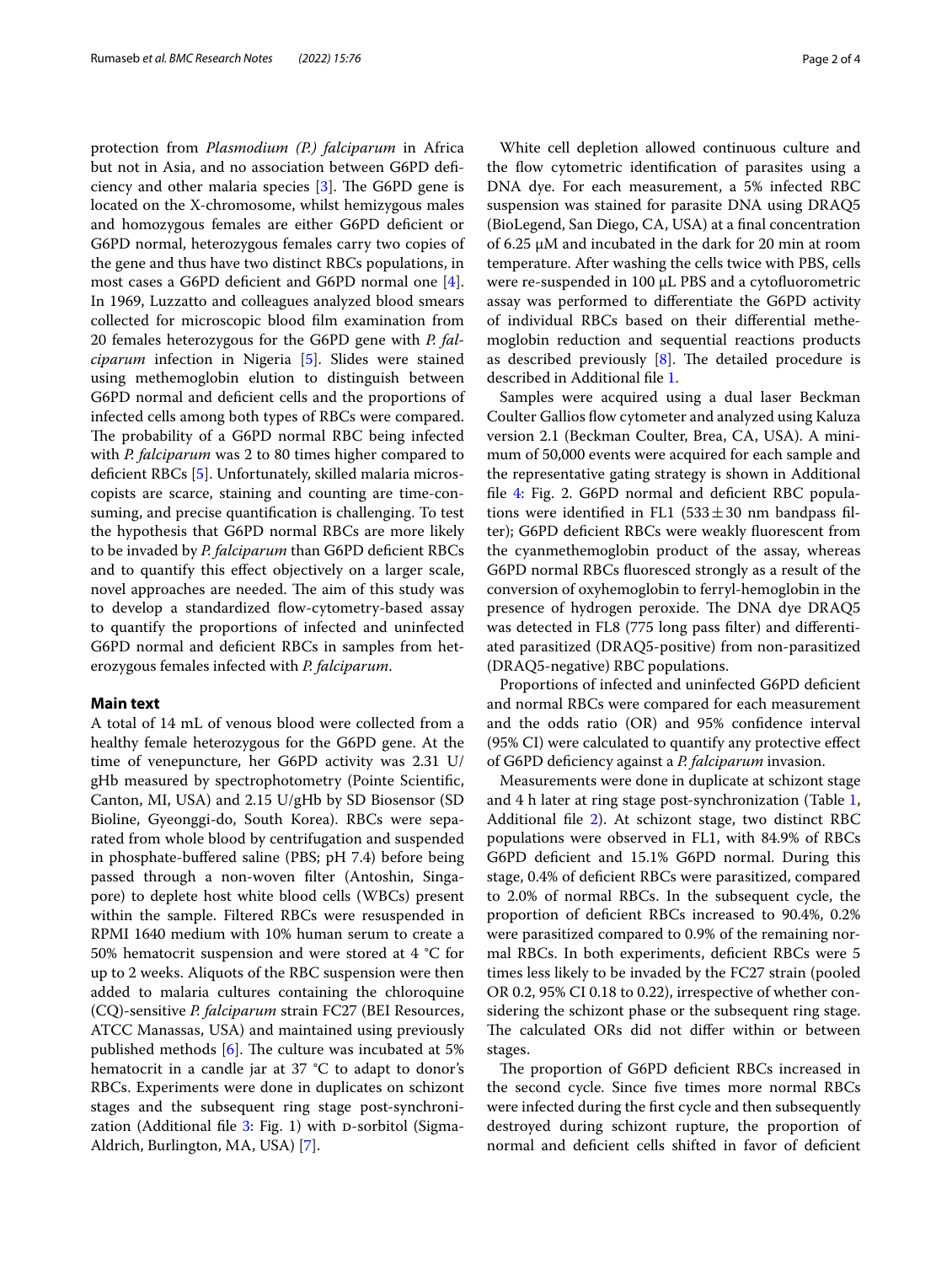| <b>Experiment</b>    | <b>G6PDn not infected</b><br>RBCs (% of normal<br>RBC) | <b>G6PDn</b> infected<br>RBCs (% of normal<br>RBC) | <b>G6PDd not infected</b><br><b>RBCs (% of deficient</b><br>RBC) | <b>G6PDd infected RBCs</b><br>(% of deficient RBC) | Odds ratio (95% CI), p        |
|----------------------|--------------------------------------------------------|----------------------------------------------------|------------------------------------------------------------------|----------------------------------------------------|-------------------------------|
| Schizont Replicate#1 | 9,610(98.0)                                            | 192 (2.0)                                          | 51,252 (99.6)                                                    | 219(0.4)                                           | $0.2$ (0.18 to 0.26), < 0.001 |
| Schizont Replicate#2 | 13,821 (97.9)                                          | 291(2.1)                                           | 85,019 (99.6)                                                    | 368(0.4)                                           | $0.2$ (0.18 to 0.24), < 0.001 |
| Ring Replicate#1     | 10,517 (99.1)                                          | 97(0.9)                                            | 88.575 (99.7)                                                    | 223(0.3)                                           | $0.3$ (0.21 to 0.35), < 0.001 |
| Ring Replicate#2     | 8,349 (99.1)                                           | 74 (0.9)                                           | 90,803 (99.8)                                                    | 159 (0.2)                                          | $0.2$ (0.15 to 0.26), < 0.001 |
| Pooled               | 42,297 (98.5)                                          | 654(1.5)                                           | 315,649 (99.7)                                                   | 969(0.3)                                           | $0.2$ (0.18 to 0.22), < 0.001 |

<span id="page-3-3"></span>**Table 1** Absolute numbers and proportions of parasitized and non-parasitized G6PD deficient and normal RBCs

*CI* confdence interval, *G6PDd* G6PD defcient, *G6PDn* G6PD normal, *RBC* red blood cell

cells in vitro. In contrast in in vivo infections, most cells lost from the bloodstream are not parasitized  $[9-11]$  $[9-11]$  $[9-11]$ .

Our flow cytometry-based assay provides a novel approach to quantify the preferential invasion of *P. fal*ciparum of G6PD normal RBCs compared to deficient cells on a cellular level. The staining agent, DRAQ5, stains malaria parasite DNA irrespective of species, and RBCs are distinguished solely by phenotypic G6PD activity, irrespective of underlying genotype. The presented assay will, therefore, allow quantifcation of a protective efect for diferent genetic G6PD variants and against diferent human pathogenic *Plasmodium* species. How the observed protection from invasion on a cellular level translates to a population-based protective efect of G6PD defciency against malaria will need to be determined in subsequent feld studies.

## **Limitations**

Our study presents proof-of-concept of a novel approach; however, only includes one heterozygous female and a lab-adapted strain of *P. falciparum.* Whether the developed assay indeed works on diferent malaria strains and genotypes will have to be confrmed in a broader feld trial with blood samples from heterozygous patients with malaria.

#### **Abbreviations**

CI: Confdence interval; CQ: Chloroquine; DNA: Deoxyribonucleic acid; G6PD: Glucose-6-phosphate dehydrogenase; OR: Odds ratio; *P. falciparum*: *Plasmo*dium falciparum; PBS: Phosphate-buffered saline; RBC: Red blood cell; WBC: White blood cell.

### **Supplementary Information**

The online version contains supplementary material available at [https://doi.](https://doi.org/10.1186/s13104-022-05952-1) [org/10.1186/s13104-022-05952-1](https://doi.org/10.1186/s13104-022-05952-1).

<span id="page-3-4"></span><span id="page-3-1"></span>**Additional fle 1.** Standard operating procedure for G6PD analysis in *Plasmodium*-infected red blood cells.

<span id="page-3-0"></span>**Additional fle 2.** Flow cytometry data from schizont and ring stages of *P. falciparum* FC27.

**Additional fle 3: Figure 1.** Light microscopy images of schizont and ring stages of *Plasmodium falciparum*-infected red blood cells. Legend: A thin blood smear was prepared from *P. falciparum* FC27 culture suspensions supplemented with RBCs from heterozygous female for G6PD gene, and stained with 10% Giemsa. Schizont (A) and Ring developmental stages (B) were observed under 100 x oil immersion using an Olympus CX31 light microscope. Scale bar=10 μm.

<span id="page-3-2"></span>**Additional fle 4: Figure 2.** Gating strategy of *P. falciparum* FC27 schizont stage for flow cytometry analysis. Legend: RBCs were identified and gated on the forward/side scatter (FS PEAK/SS PEAK) dot plot (panel A). Gating was then applied and vizualised in a side/side scatter (SS INT/SS PEAK) dot plot to select single cells (panel B). The gated single cell population was analysed further in a FL1 histogram to diferentiate the G6PD normal and defcient RBC populations (panel C) and FL8/SS PEAK dot plot to diferentiate parasitized and non-parasitized RBC populations (panel D). Both gated populations in panel C were visualized in a FL8/SS PEAK dot plot to determine the ratio of infected and non-infected RBCs in the G6PD normal RBCs (panel E) and G6PD defcient RBCs (panel F), respectively, using the gate setting from panel D.

#### **Acknowledgements**

Not applicable.

#### **Authors' contributions**

AR performed the experiment, analyzed the data, and wrote the frst draft, JM designed the experiment and revised the manuscript, SK provided technical advice and revised the manuscript, MK provided technical advice and revised the manuscript. RNP revised the manuscript, BL acquired funding, designed the study, analyzed the data, and revised the manuscript. All authors read and approved the fnal manuscript.

#### **Funding**

This study was funded by the Bill and Melinda Gates Foundation (OPP1054404) and a grant from the Menzies Small Grants Scheme. RNP is a Wellcome Senior Fellow in Clinical Science (200909).

#### **Availability of data and materials**

All relevant data are contained within the manuscript.

#### **Declarations**

#### **Ethics approval and consent to participate**

Ethical approval for the study was obtained from the Human Research Ethics Committee of the Northern Territory (NT) Department of Health & Families and Menzies School of Health Research, Darwin, Australia (HREC 20-3793). The participant received study information and informed consent was obtained in writing.

#### **Consent for publication**

Provided.